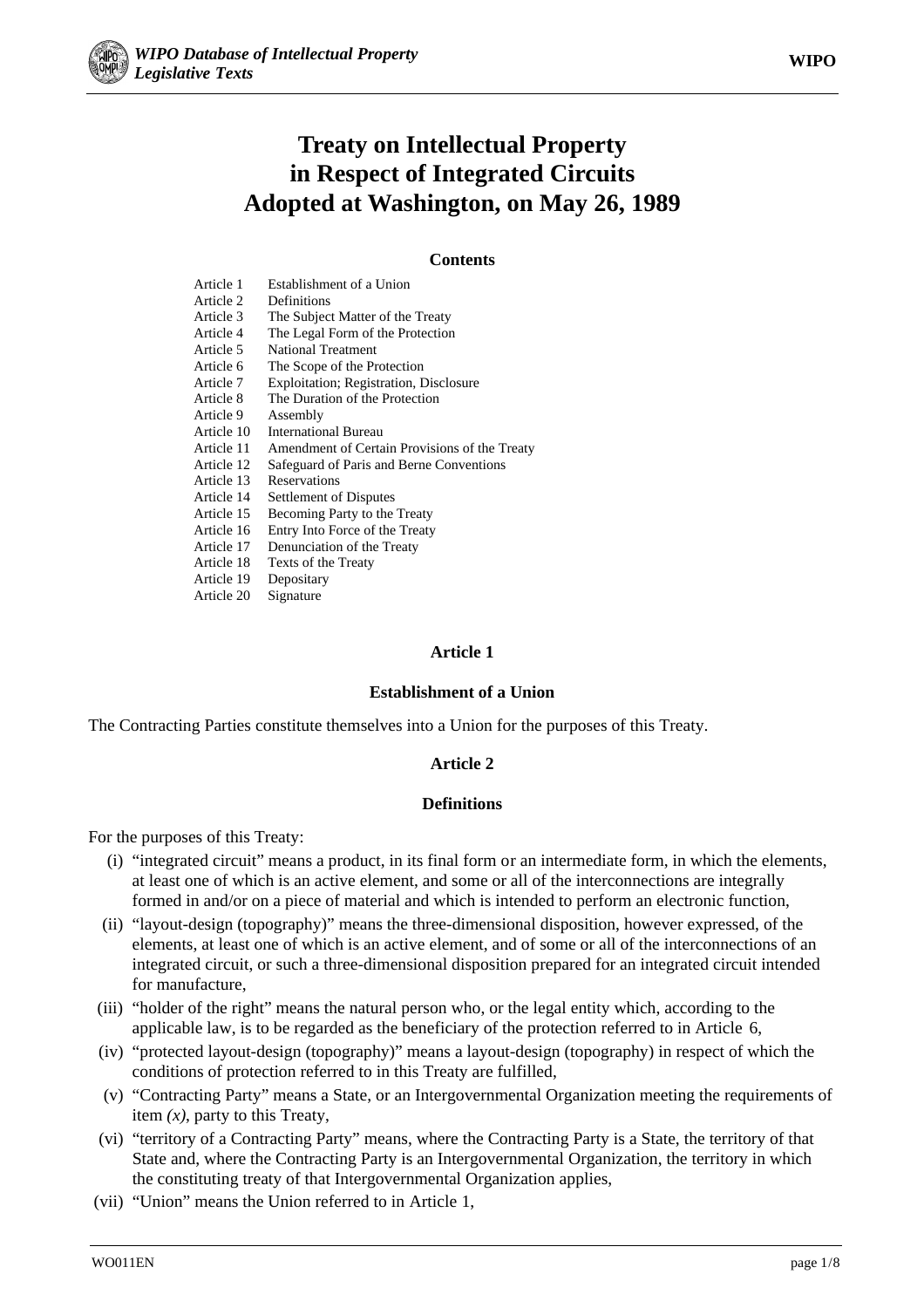

- (viii) "Assembly" means the Assembly referred to in Article 9,
	- (ix) "Director General" means the Director General of the World Intellectual Property Organization,
	- (x) "Intergovernmental Organization" means an organization constituted by, and composed of, States of any region of the world, which has competence in respect of matters governed by this Treaty, has its own legislation providing for intellectual property protection in respect of layout-designs (topographies) and binding on all its member States, and has been duly authorized, in accordance with its internal procedures, to sign, ratify, accept, approve or accede to this Treaty.

## **Article 3**

## **The Subject Matter of the Treaty**

## (1) *[Obligation to Protect Layout-Designs (Topographies)]*

*(a)* Each Contracting Party shall have the obligation to secure, throughout its territory, intellectual property protection in respect of layout-designs (topographies) in accordance with this Treaty. It shall, in particular, secure adequate measures to ensure the prevention of acts considered unlawful under Article 6 and appropriate legal remedies where such acts have been committed.

*(b)* The right of the holder of the right in respect of an integrated circuit applies whether or not the integrated circuit is incorporated in an article.

*(c)* Notwithstanding Article 2*(i)*, any Contracting Party whose law limits the protection of layoutdesigns (topographies) to layout-designs (topographies) of semiconductor integrated circuits shall be free to apply that limitation as long as its law contains such limitation.

(2) *[Requirement of Originality]*

*(a)* The obligation referred to in paragraph (1)*(a)* shall apply to layout-designs (topographies) that are original in the sense that they are the result of their creators' own intellectual effort and are not commonplace among creators of layout-designs (topographies) and manufacturers of integrated circuits at the time of their creation.

*(b)* A layout-design (topography) that consists of a combination of elements and interconnections that are commonplace shall be protected only if the combination, taken as a whole, fulfills the conditions referred to in subparagraph *(a)*.

## **Article 4**

## **The Legal Form of the Protection**

Each Contracting Party shall be free to implement its obligations under this Treaty through a special law on layout-designs (topographies) or its law on copyright, patents, utility models, industrial designs, unfair competition or any other law or a combination of any of those laws.

# **Article 5**

## **National Treatment**

## (1) *[National Treatment]*

Subject to compliance with its obligation referred to in Article 3(1)*(a)*, each Contracting Party shall, in respect of the intellectual property protection of layout-designs (topographies), accord, within its territory,

- (i) to natural persons who are nationals of, or are domiciled in the territory of, any of the other Contracting Parties, and
- (ii) to legal entities which or natural persons who, in the territory of any of the other Contracting Parties, have a real and effective establishment for the creation of layout-designs (topographies) or the production of integrated circuits,

the same treatment that it accords to its own nationals.

(2) *[Agents, Addresses for Service, Court Proceedings]*

Notwithstanding paragraph (1), any Contracting Party is free not to apply national treatment as far as any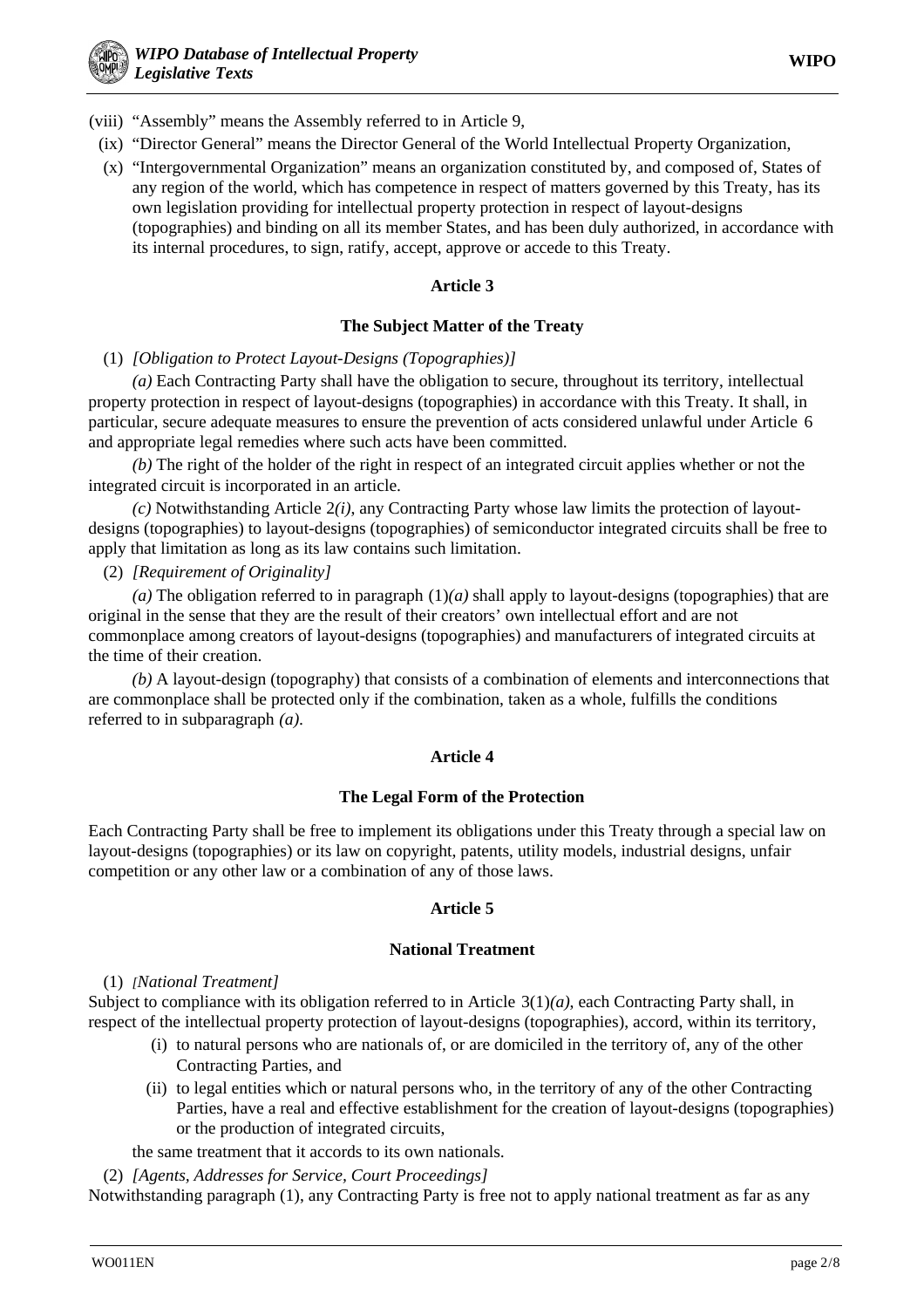obligations to appoint an agent or to designate an address for service are concerned or as far as the special rules applicable to foreigners in court proceedings are concerned.

(3) [Application of Paragraphs (1) and (2) to Intergovernmental Organizations] Where the Contracting Party is an Intergovernmental Organization, "nationals" in paragraph (1) means nationals of any of the States members of that Organization.

# **Article 6**

# **The Scope of the Protection**

# (1) *[Acts Requiring the Authorization of the Holder of the Right]*

*(a)* Any Contracting Party shall consider unlawful the following acts if performed without the authorization of the holder of the right:

- (i) the act of reproducing, whether by incorporation in an integrated circuit or otherwise, a protected layout-design (topography) in its entirety or any part thereof, except the act of reproducing any part that does not comply with the requirement of originality referred to in Article 3(2),
- (ii) the act of importing, selling or otherwise distributing for commercial purposes a protected layout-design (topography) or an integrated circuit in which a protected layout-design (topography) is incorporated.

*(b)* Any Contracting Party shall be free to consider unlawful also acts other than those specified in subparagraph *(a)* if performed without the authorization of the holder of the right.

(2) *[Acts Not Requiring the Authorization of the Holder of the Right]*

*(a)* Notwithstanding paragraph (1), no Contracting Party shall consider unlawful the performance, without the authorization of the holder of the right, of the act of reproduction referred to in paragraph  $(1)(a)(i)$  where that act is performed by a third party for private purposes or for the sole purpose of evaluation, analysis, research or teaching.

*(b)* Where the third party referred to in subparagraph *(a)*, on the basis of evaluation or analysis of the protected layout-design (topography) ("the first layout-design (topography)"), creates a layout-design (topography) complying with the requirement of originality referred to in Article 3(2) ("the second layoutdesign (topography)"), that third party may incorporate the second layout-design (topography) in an integrated circuit or perform any of the acts referred to in paragraph (1) in respect of the second layoutdesign (topography) without being regarded as infringing the rights of the holder of the right in the first layout-design (topography).

*(c)* The holder of the right may not exercise his right in respect of an identical original layout-design (topography) that was independently created by a third party.

# (3) *[Measures Concerning Use Without the Consent of the Holder of the Right]*

*(a)* Notwithstanding paragraph (1), any Contracting Party may, in its legislation, provide for the possibility of its executive or judicial authority granting a non-exclusive license, in circumstances that are not ordinary, for the performance of any of the acts referred to in paragraph (1) by a third party without the authorization of the holder of the right ("non-voluntary license"), after unsuccessful efforts, made by the said third party in line with normal commercial practices, to obtain such authorization, where the granting of the non-voluntary license is found, by the granting authority, to be necessary to safeguard a national purpose deemed to be vital by that authority; the non-voluntary license shall be available for exploitation only in the territory of that country and shall be subject to the payment of an equitable remuneration by the third party to the holder of the right.

*(b)* The provisions of this Treaty shall not affect the freedom of any Contracting Party to apply measures, including the granting, after a formal proceeding by its executive or judicial authority, of a nonvoluntary license, in application of its laws in order to secure free competition and to prevent abuses by the holder of the right.

*(c)* The granting of any non-voluntary license referred to in subparagraph *(a)* or subparagraph *(b)* shall be subject to judicial review. Any non-voluntary license referred to in subparagraph *(a)* shall be revoked when the conditions referred to in that subparagraph cease to exist.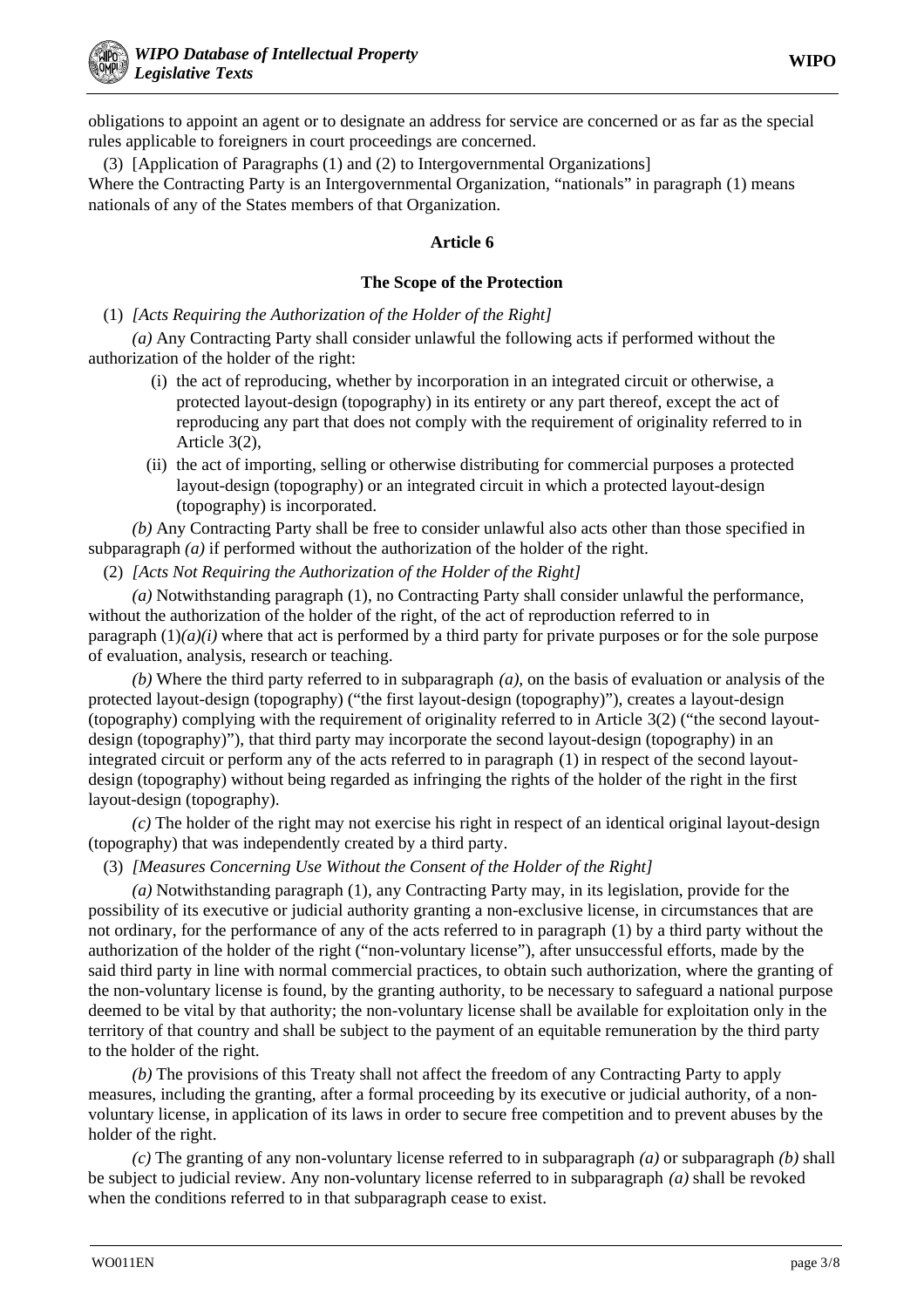# (4) *[Sale and Distribution of Infringing Integrated Circuits Acquired Innocently]*

Notwithstanding paragraph (1)*(a)*(ii), no Contracting Party shall be obliged to consider unlawful the performance of any of the acts referred to in that paragraph in respect of an integrated circuit incorporating an unlawfully reproduced layout-design (topography) where the person performing or ordering such acts did not know and had no reasonable ground to know, when acquiring the said integrated circuit, that it incorporates an unlawfully reproduced layout-design (topography).

## (5) *[Exhaustion of Rights]*

Notwithstanding paragraph (1)*(a)*(ii), any Contracting Party may consider lawful the performance, without the authorization of the holder of the right, of any of the acts referred to in that paragraph where the act is performed in respect of a protected layout-design (topography), or in respect of an integrated circuit in which such a layout-design (topography) is incorporated, that has been put on the market by, or with the consent of, the holder of the right.

## **Article 7**

## **Exploitation; Registration, Disclosure**

## (1) *[Faculty to Require Exploitation]*

Any Contracting Party shall be free not to protect a layout-design (topography) until it has been ordinarily commercially exploited, separately or as incorporated in an integrated circuit, somewhere in the world.

## (2) *[Faculty to Require Registration; Disclosure]*

*(a)* Any Contracting Party shall be free not to protect a layout-design (topography) until the layoutdesign (topography) has been the subject of an application for registration, filed in due form with the competent public authority, or of a registration with that authority; it may be required that the application be accompanied by the filing of a copy or drawing of the layout-design (topography) and, where the integrated circuit has been commercially exploited, of a sample of that integrated circuit, along with information defining the electronic function which the integrated circuit is intended to perform; however, the applicant may exclude such parts of the copy or drawing that relate to the manner of manufacture of the integrated circuit, provided that the parts submitted are sufficient to allow the identification of the layout-design (topography).

*(b)* Where the filing of an application for registration according to subparagraph *(a)* is required, the Contracting Party may require that such filing be effected within a certain period of time from the date on which the holder of the right first exploits ordinarily commercially anywhere in the world the layout-design (topography) of an integrated circuit; such period shall not be less than two years counted from the said date.

*(c)* Registration under subparagraph *(a)* may be subject to the payment of a fee.

## **Article 8**

## **The Duration of the Protection**

Protection shall last at least eight years.

## **Article 9**

## **Assembly**

## (1) *[Composition]*

*(a)* The Union shall have an Assembly consisting of the Contracting Parties.

*(b)* Each Contracting Party shall be represented by one delegate who may be assisted by alternate delegates, advisors and experts.

*(c)* Subject to subparagraph *(d)*, the expenses of each delegation shall be borne by the Contracting Party that has appointed the delegation.

*(d)* The Assembly may ask the World Intellectual Property Organization to grant financial assistance to facilitate the participation of delegations of Contracting Parties that are regarded as developing countries in conformity with the established practice of the General Assembly of the United Nations.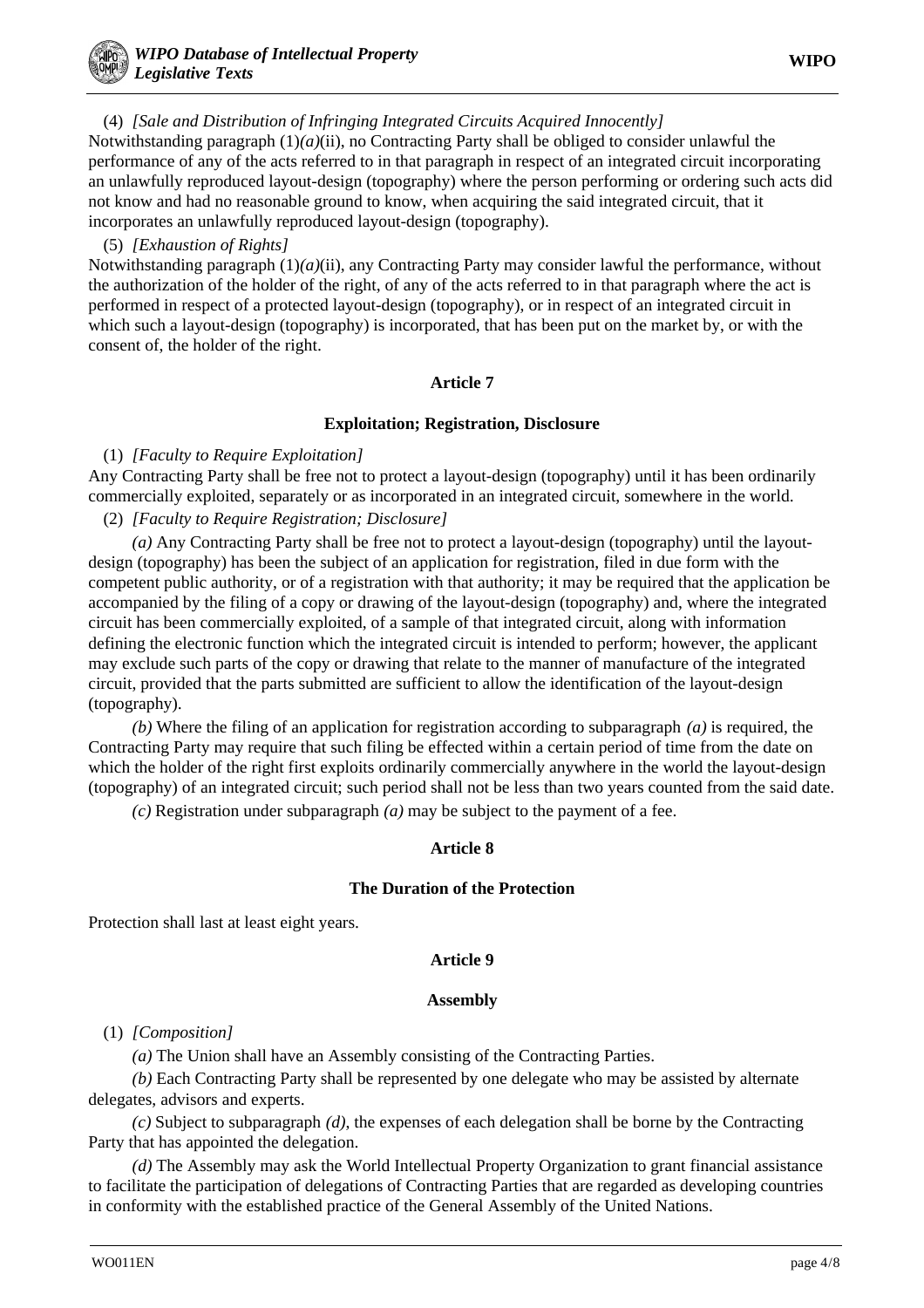# (2) *[Functions]*

*(a)* The Assembly shall deal with matters concerning the maintenance and development of the Union and the application and operation of this Treaty.

*(b)* The Assembly shall decide the convocation of any diplomatic conference for the revision of this Treaty and give the necessary instructions to the Director General for the preparation of such diplomatic conference.

*(c)* The Assembly shall perform the functions allocated to it under Article 14 and shall establish the details of the procedures provided for in that Article, including the financing of such procedures.

(3) *[Voting]*

*(a)* Each Contracting Party that is a State shall have one vote and shall vote only in its own name.

*(b)* Any Contracting Party that is an Intergovernmental Organization shall exercise its right to vote, in place of its member States, with a number of votes equal to the number of its member States which are party to this Treaty and which are present at the time the vote is taken. No such Intergovernmental Organization shall exercise its right to vote if any of its member States participates in the vote.

## (4) *[Ordinary Sessions]*

The Assembly shall meet in ordinary session once every two years upon convocation by the Director General.

# (5) *[Rules of Procedure]*

The Assembly shall establish its own rules of procedure, including the convocation of extraordinary sessions, the requirements of a quorum and, subject to the provisions of this Treaty, the required majority for various kinds of decisions.

# **Article 10**

## **International Bureau**

## (1) *[International Bureau]*

*(a)* The International Bureau of the World Intellectual Property Organization shall:

- (i) perform the administrative tasks concerning the Union, as well as any tasks specially assigned to it by the Assembly;
- (ii) subject to the availability of funds, provide technical assistance, on request, to the Governments of Contracting Parties that are States and are regarded as developing countries in conformity with the established practice of the General Assembly of the United Nations.

*(b)* No Contracting Party shall have any financial obligations; in particular, no Contracting Party shall be required to pay any contributions to the International Bureau on account of its membership in the Union.

(2) *[Director General]*

The Director General shall be the chief executive of the Union and shall represent the Union.

# **Article 11**

# **Amendment of Certain Provisions of the Treaty**

(1) *[Amending of Certain Provisions by the Assembly]* The Assembly may amend the definitions contained in Article 2*(i)* and (ii), as well as Articles 3(1)*(c)*, 9(1)*(c)* and *(d)*, 9(4), 10(1)*(a)* and 14.

(2) *[Initiation and Notice of Proposals for Amendment]*

*(a)* Proposals under this Article for amendment of the provisions of this Treaty referred to in paragraph (1) may be initiated by any Contracting Party or by the Director General.

*(b)* Such proposals shall be communicated by the Director General to the Contracting Parties at least six months in advance of their consideration by the Assembly.

*(c)* No such proposal shall be made before the expiration of five years from the date of entry into force of this Treaty under Article 16(1).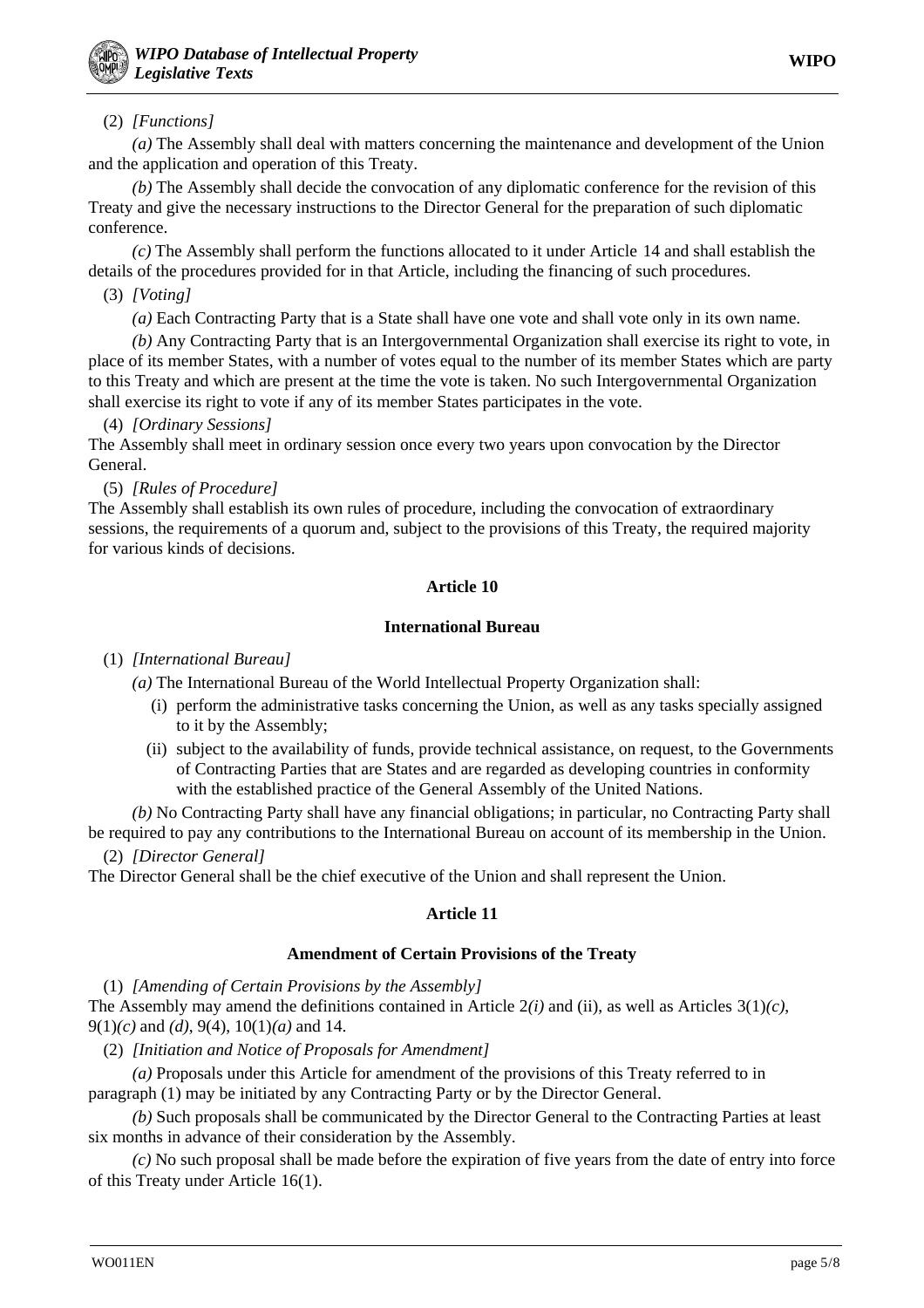## (3) *[Required Majority]*

Adoption by the Assembly of any amendment under paragraph (1) shall require four-fifths of the votes cast.

## (4) *[Entry Into Force]*

*(a)* Any amendment to the provisions of this Treaty referred to in paragraph (1) shall enter into force three months after written notifications of acceptance, effected in accordance with their respective constitutional processes, have been received by the Director General from three-fourths of the Contracting Parties members of the Assembly at the time the Assembly adopted the amendment. Any amendment to the said provisions thus accepted shall bind all States and Intergovernmental Organizations that were Contracting Parties at the time the amendment was adopted by the Assembly or that become Contracting Parties thereafter, except Contracting Parties which have notified their denunciation of this Treaty in accordance with Article 17 before the entry into force of the amendment.

*(b)* In establishing the required three-fourths referred to in subparagraph *(a)*, a notification made by an Intergovernmental Organization shall only be taken into account if no notification has been made by any of its member States.

## **Article 12**

## **Safeguard of Paris and Berne Conventions**

This Treaty shall not affect the obligations that any Contracting Party may have under the Paris Convention for the Protection of Industrial Property or the Berne Convention for the Protection of Literary and Artistic Works.

## **Article 13**

## **Reservations**

No reservations to this Treaty shall be made.

## **Article 14**

## **Settlement of Disputes**

## (1) *[Consultations]*

*(a)* Where any dispute arises concerning the interpretation or implementation of this Treaty, a Contracting Party may bring the matter to the attention of another Contracting Party and request the latter to enter into consultations with it.

*(b)* The Contracting Party so requested shall provide promptly an adequate opportunity for the requested consultations.

*(c)* The Contracting Parties engaged in consultations shall attempt to reach, within a reasonable period of time, a mutually satisfactory solution of the dispute.

(2) *[Other Means of Settlement]*

If a mutually satisfactory solution is not reached within a reasonable period of time through the consultations referred to in paragraph (1), the parties to the dispute may agree to resort to other means designed to lead to an amicable settlement of their dispute, such as good offices, conciliation, mediation and arbitration.

## (3) *[Panel]*

*(a)* If the dispute is not satisfactorily settled through the consultations referred to in paragraph (1), or if the means referred to in paragraph (2) are not resorted to, or do not lead to an amicable settlement within a reasonable period of time, the Assembly, at the written request of either of the parties to the dispute, shall convene a panel of three members to examine the matter. The members of the panel shall not, unless the parties to the dispute agree otherwise, be from either party to the dispute. They shall be selected from a list of designated governmental experts established by the Assembly. The terms of reference for the panel shall be agreed upon by the parties to the dispute. If such agreement is not achieved within three months, the Assembly shall set the terms of reference for the panel after having consulted the parties to the dispute and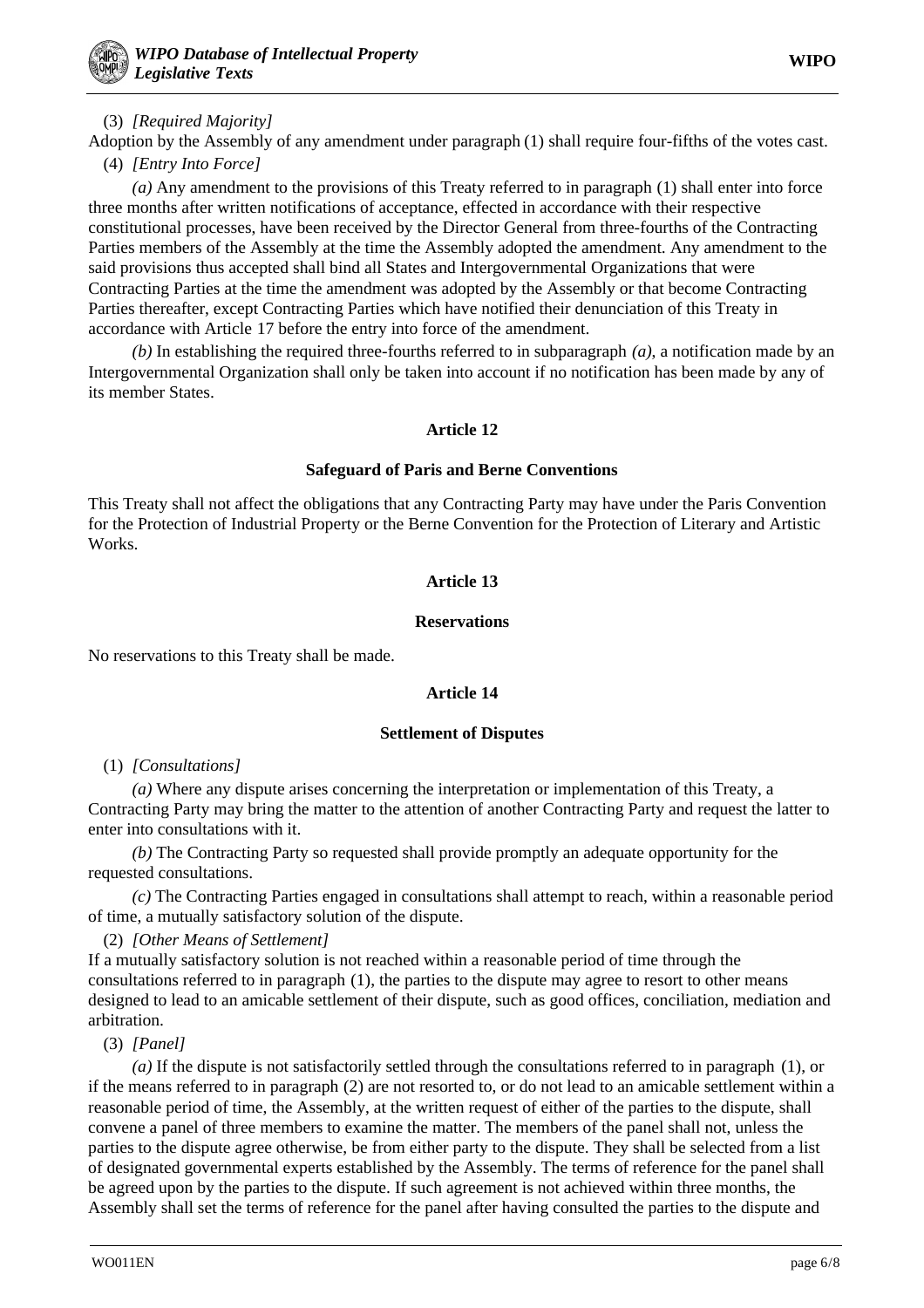the members of the panel. The panel shall give full opportunity to the parties to the dispute and any other interested Contracting Parties to present to it their views. If both parties to the dispute so request, the panel shall stop its proceedings.

*(b)* The Assembly shall adopt rules for the establishment of the said list of experts, and the manner of selecting the members of the panel, who shall be governmental experts of the Contracting Parties, and for the conduct of the panel proceedings, including provisions to safeguard the confidentiality of the proceedings and of any material designated as confidential by any participant in the proceedings.

*(c)* Unless the parties to the dispute reach an agreement between themselves prior to the panel's concluding its proceedings, the panel shall promptly prepare a written report and provide it to the parties to the dispute for their review. The parties to the dispute shall have a reasonable period of time, whose length will be fixed by the panel, to submit any comments on the report to the panel, unless they agree to a longer time in their attempts to reach a mutually satisfactory resolution to their dispute. The panel shall take into account the comments and shall promptly transmit its report to the Assembly. The report shall contain the facts and recommendations for the resolution of the dispute, and shall be accompanied by the written comments, if any, of the parties to the dispute.

## (4) *[Recommendation by the Assembly]*

The Assembly shall give the report of the panel prompt consideration. The Assembly shall, by consensus, make recommendations to the parties to the dispute, based upon its interpretation of this Treaty and the report of the panel.

## **Article 15**

#### **Becoming Party to the Treaty**

#### (1) *[Eligibility]*

*(a)* Any State member of the World Intellectual Property Organization or of the United Nations may become party to this Treaty.

*(b)* Any Intergovernmental Organization which meets the requirements of Article 2*(x)* may become party to this Treaty. The Organization shall inform the Director General of its competence, and any subsequent changes in its competence, with respect to the matters governed by this Treaty. The Organization and its member States may, without, however, any derogation from the obligations under this Treaty, decide on their respective responsibilities for the performance of their obligations under this Treaty.

## (2) *[Adherence]*

A State or Intergovernmental Organization shall become party to this Treaty by:

- (i) signature followed by the deposit of an instrument of ratification, acceptance or approval, or
- (ii) the deposit of an instrument of accession.

## (3) *[Deposit of Instruments]*

The instruments referred to in paragraph (2) shall be deposited with the Director General.

## **Article 16**

## **Entry Into Force of the Treaty**

## (1) *[Initial Entry Into Force]*

This Treaty shall enter into force, with respect to each of the first five States or Intergovernmental Organizations which have deposited their instruments of ratification, acceptance, approval or accession, three months after the date on which the fifth instrument of ratification, acceptance, approval or accession has been deposited.

(2) *[States and Intergovernmental Organizations Not Covered by the Initial Entry Into Force]* This Treaty shall enter into force with respect to any State or Intergovernmental Organization not covered by paragraph (1) three months after the date on which that State or Intergovernmental Organization has deposited its instrument of ratification, acceptance, approval or accession unless a later date has been indicated in the instrument; in the latter case, this Treaty shall enter into force with respect to the said State or Intergovernmental Organization on the date thus indicated.